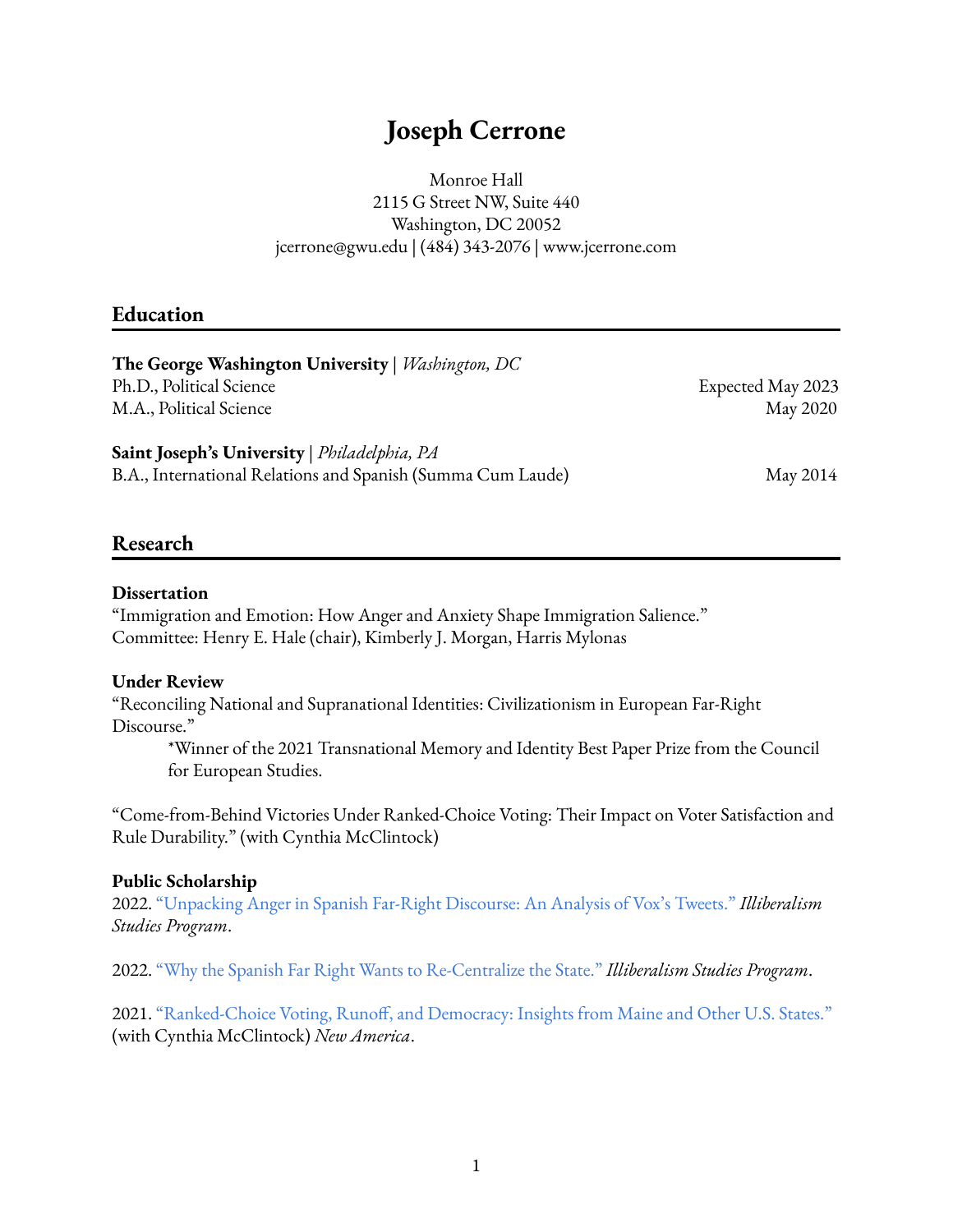#### **Ongoing Research**

"Rhetorical Coercion and Mainstreaming Anti-Immigration Discourse: Why the Far Right Feigns Support for Progressive Causes."

"Discursive Dominance by Tweet: How the GOP Became the Party of Trump."

"The Impact of Runoff on Political Inclusion: Insights from Europe and Latin America." (with Cynthia McClintock)

"Electoral-Rule Reform for Mayoralty Elections in Large U.S. Cities." (with Cynthia McClintock)

## **Grants and Fellowships**

- 2022 Dean's Graduate Instructorship | *George Washington University* | \$13,750 Research Grant | *Illiberalism Studies Program, George Washington University* | \$3,000
- 2021 Centennial Center Research Grant | *American Political Science Association* | \$2,500 Travel Grant | *American Political Science Association* | \$300 Summer Research Fellowship | *George Washington University* | \$2,500
- 2020 George and May Shiers Fellowship | *George Washington University* | \$5,000 Electoral Reform Research Grant (with Cynthia McClintock) | *New America* | \$23,000
- 2019 IQMR Research Grant | *George Washington University* | \$2,500 Pre-Dissertation Grant | *George Washington University* | \$6,000 Summer Research Fellowship | *George Washington University* | \$2,500 (Declined)
- 2018 Departmental Research Grant | *George Washington University* | \$500 Summer University Grant | *Central European University* | \$500 Summer Research Fellowship | *George Washington University* | \$2,500
- 2017 Graduate Fellowship | *George Washington University* | \$115,000
- 2013 Summer Scholars Research Grant | *Saint Joseph's University* | \$3,000
- 2010 Presidential Scholarship | *Saint Joseph's University* | \$64,000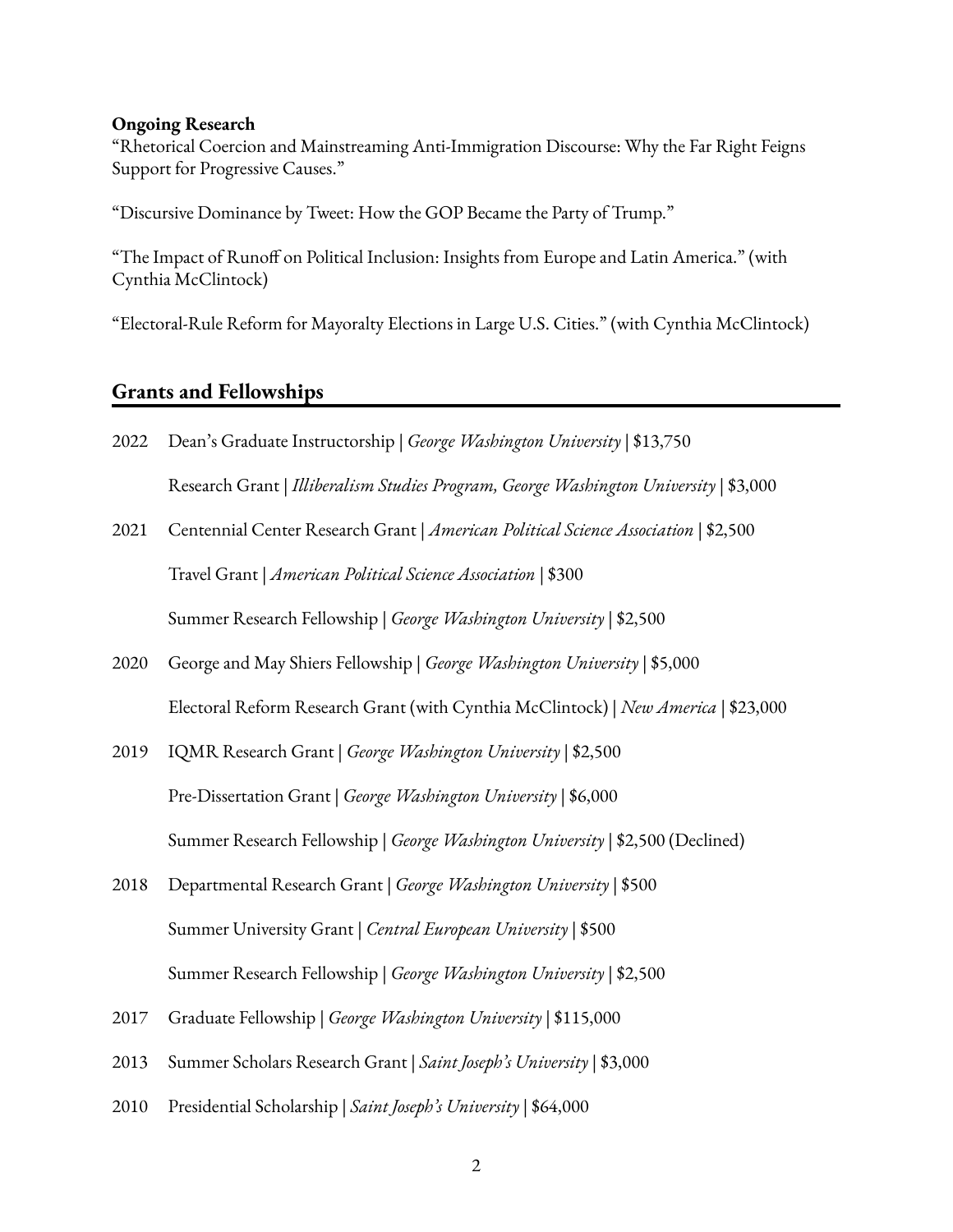Regis Grant | *Saint Joseph's University* | \$8,000

## **Awards and Honors**

- 2021 Best Writing in the Disciplines TA Award | *George Washington University* Transnational Memory and Identity Best Paper Prize | *Council for European Studies*
- 2014 College of Arts and Sciences Dean's Award | *Saint Joseph's University*

International Relations Departmental Excellence Award | *Saint Joseph's University*

Spanish Departmental Excellence Award | *Saint Joseph's University*

Keystone Student Press Award | *Pennsylvania NewsMedia Association*

2013 Phi Beta Kappa | *Saint Joseph's University*

## **Presentations**

#### **Conferences**

2022 (Forthcoming) *American Political Science Association*: "Electoral-Rule Reform for Mayoralty Elections in Large U.S. Cities" (with Cynthia McClintock).

*International Conference of Europeanists*: "Immigration and Emotion: How Anger and Anxiety Shape Immigration Salience."

*Association for the Study of Nationalities*: "Who Cares About Immigration? Frames, Emotions, and Immigration Salience."

*Midwest Political Science Association*: "Who Cares About Immigration? Frames, Emotions, and Immigration Salience."

2021 *American Political Science Association*: "Discursive Dominance by Tweet: How the GOP Became the Party of Trump."

*American Political Science Association*: "U.S. Voters' Satisfaction with Ranked-Choice Voting, Runoff, and Plurality" (with Cynthia McClintock).

*International Conference of Europeanists*: "Reconciling National and Supranational Identities: Civilizationism in European Far-Right Discourse."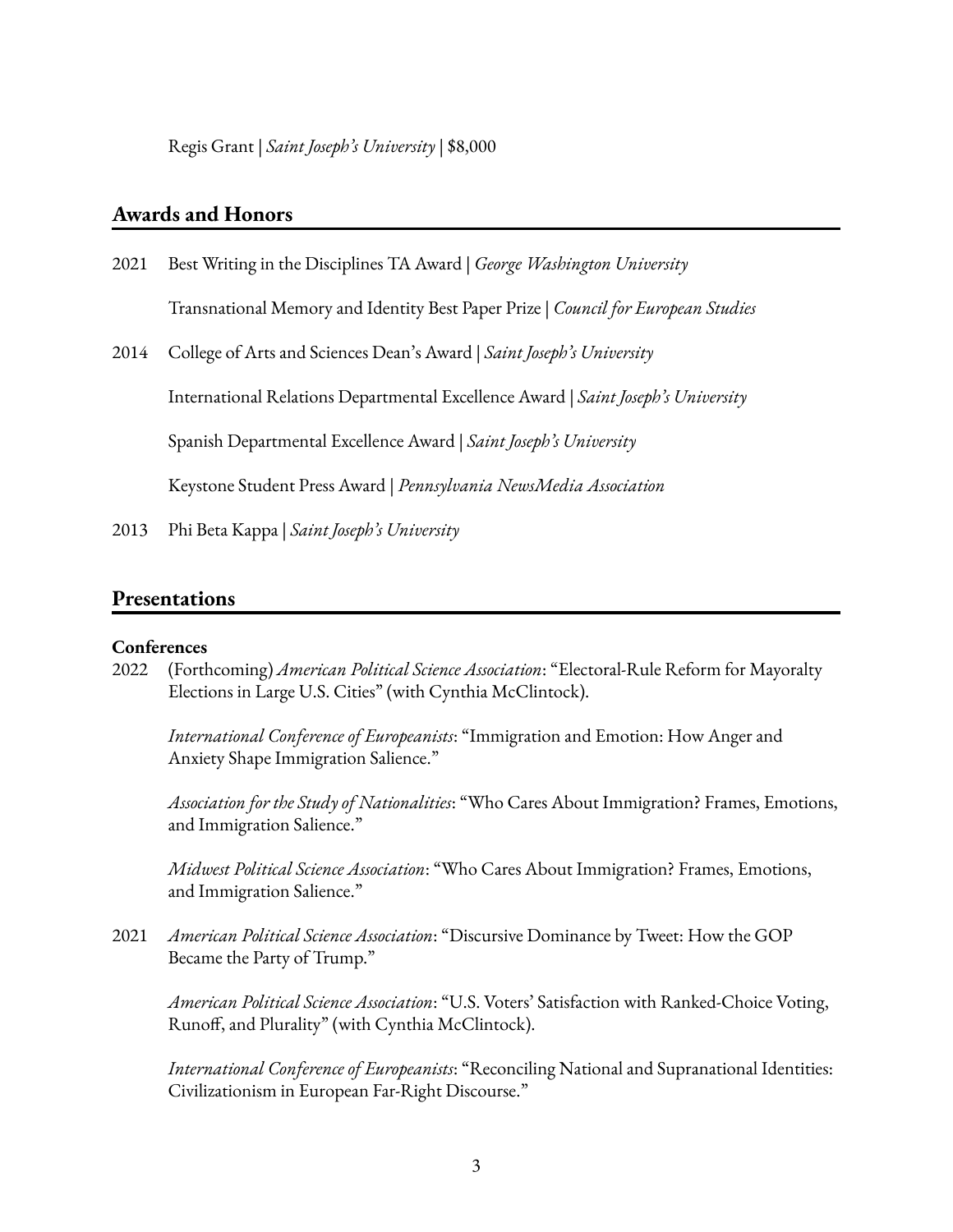\*Winner of the 2021 Transnational Memory and Identity Best Paper Prize from the Council for European Studies.

*International Conference of Europeanists*: "Rhetorical Coercion and Mainstreaming Anti-Immigration Discourse: Why the Far Right Feigns Support for Progressive Causes."

*Association for the Study of Nationalities*: "Reconciling National and Supranational Identities: Civilizationism in European Far-Right Discourse."

*Midwest Political Science Association*: "Rhetorical Coercion and Mainstreaming Anti-Immigration Discourse: Why the Far Right Feigns Support for Progressive Causes."

2020 *American Political Science Association*: "The Impact of Runoff on Political Inclusion: Insights from Europe and Latin America" (with Cynthia McClintock).

*Electoral Reform Research Group, New America*: "Ranked-Choice Voting, Runoff, and Democracy: Insights from Maine and Other U.S. States" (with Cynthia McClintock).

- 2019 *Graduate Fellows International Conference, Yale University*: "Constructing the Migrant 'Threat' in France: Xenophobic Frames in the Rhetoric of the National Rally."
- 2018 *Territorial Sovereignty in the Age of Migration, Central European University*: "Explaining the Anti-Immigrant Right in Spain."

#### **Workshops**

- 2020 *Comparative Politics Workshop, George Washington University*: "Runoff or Ranked-Choice Voting?" (with Cynthia McClintock).
- 2019 *Comparative Politics Workshop, George Washington University*: "The Citizens' *Cordon Sanitaire*: Political Values and Individual Support for the Alternative for Germany."

*Graduate Research In Progress Workshop, George Washington University*: "The Citizens' *Cordon Sanitaire*: Political Values and Individual Support for the Alternative for Germany."

## **Teaching**

## **Instructor of Record** George Washington University | *Washington, DC* How Democracies Die (Undergraduate, First-Year Dean's Seminar) Fall 2022 Introduction to International Politics (Undergraduate) Summer 2022 Saint Joseph's University | *Philadelphia, PA* Applied Research: Mixed Methods in Political Inquiry (Graduate) Fall 2022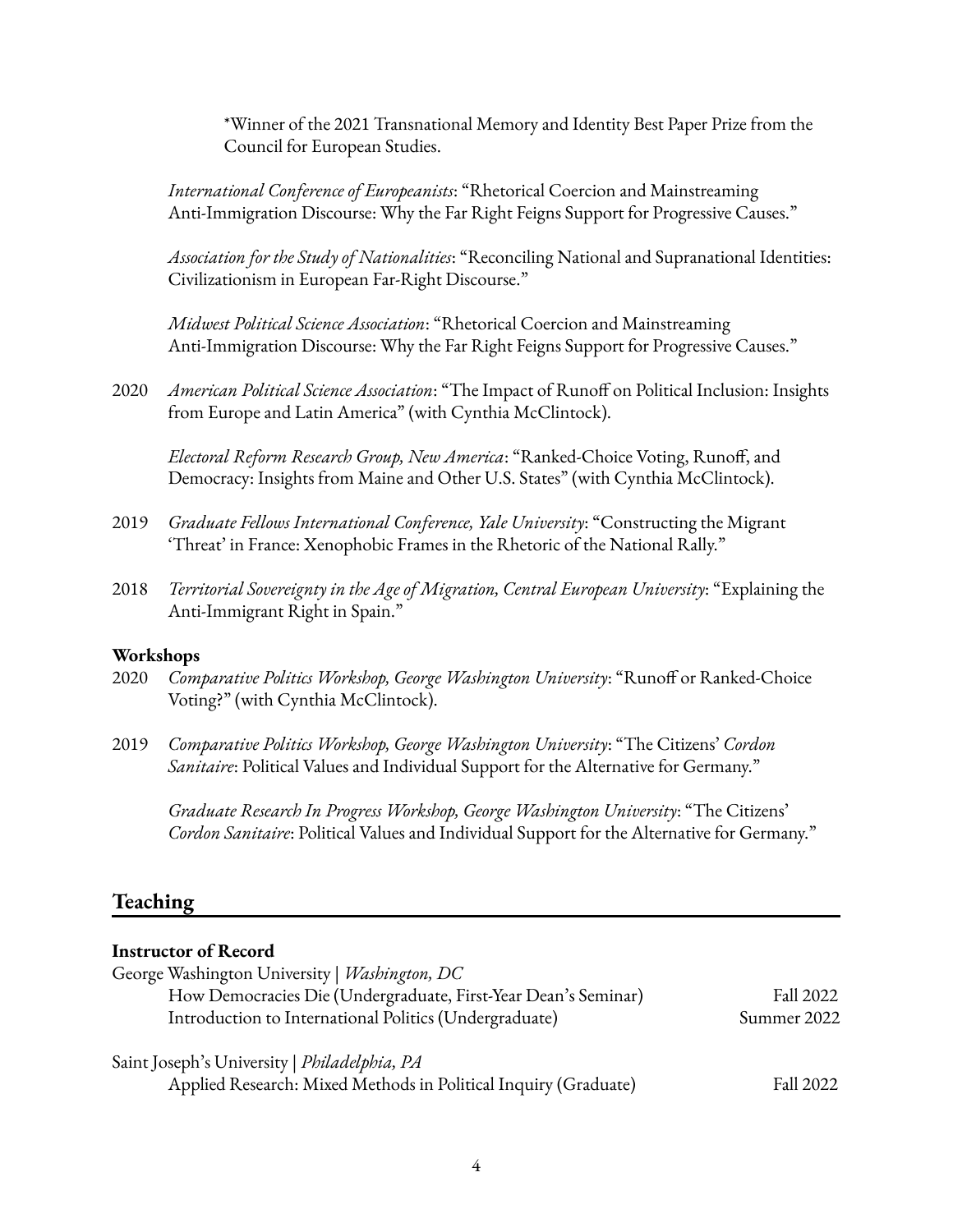| Writing in the Disciplines Teaching Assistant                           |                                   |
|-------------------------------------------------------------------------|-----------------------------------|
| George Washington University   Washington, DC                           |                                   |
| <b>International Organizations</b>                                      | Fall 2019; Spring 2021; Fall 2021 |
| Comparative Politics of the Middle East                                 | Fall 2020                         |
| Introduction to Comparative Politics                                    | Spring 2020                       |
| <b>Graduate Teaching Assistant</b>                                      |                                   |
| George Washington University   Washington, DC                           |                                   |
| Introduction to International Politics                                  | Fall 2017; Spring 2018; Fall 2018 |
| <b>Invited Lectures</b>                                                 |                                   |
| George Washington University   Washington, DC                           |                                   |
| "The European Union: Current Structure and the Democratic Deficit."     | Fall 2021                         |
| International Organizations, Professor Martha Finnemore.                |                                   |
| "The European Union: A History of Integration."                         | Fall 2021                         |
| International Organizations, Professor Martha Finnemore.                |                                   |
| "Tackling the 'Democratic Deficit' in the European Union."              | Spring 2021                       |
| International Organizations, Professor Martha Finnemore.                |                                   |
| "Migration in the Middle East: Host-State and First-Hand Perspectives." | Fall 2020                         |
| Comparative Politics of the Middle East, Professor Nathan Brown.        |                                   |
| "Nativism in Contemporary Europe."                                      | Spring 2020                       |
| European Integration, Professor Harris Mylonas.                         |                                   |
| "Populism as a Backlash to Global Governance."                          | <b>Fall 2018</b>                  |
| Introduction to International Politics, Professor Adam Dean.            |                                   |
|                                                                         |                                   |

## **Service to the Discipline**

**Reviewer:** *Electoral Studies*; *Journal of Women, Politics & Policy*; *Nationalities Affairs*

**Discussant:** George Washington University Comparative Politics Workshop

**Member:** American Political Science Association; Midwest Political Science Association; Association for the Study of Nationalities; Council for European Studies

**Secretary of Policy:** George Washington University Political Science Graduate Student Caucus